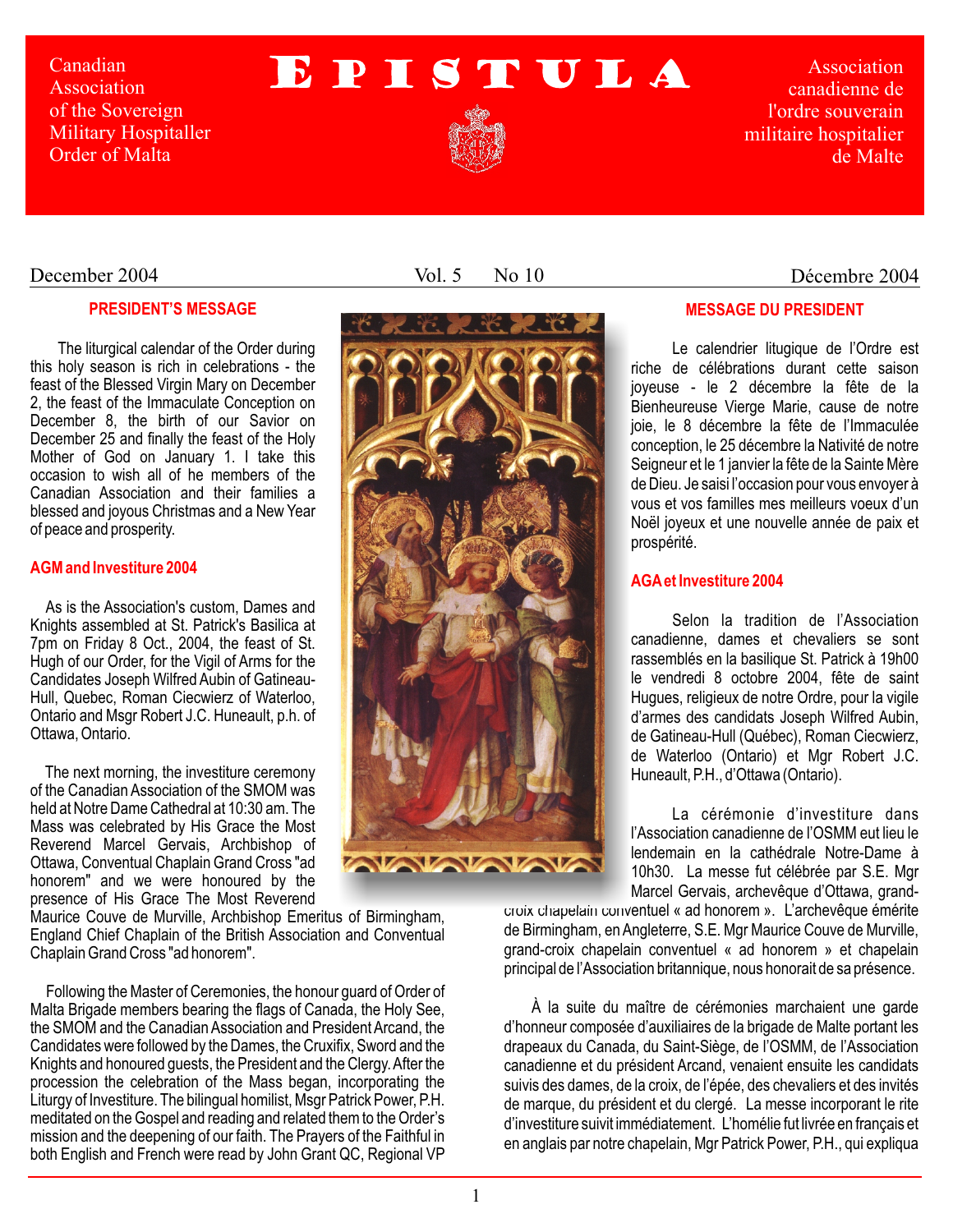## **\*\*\*\*\*\*\*\*\*\*\*\*\*\*\*\*\*\*\*\*\*\*\*\*\***

## **EPISTULA**

Published by the Canadian Association of the Sovereign Military Hospitaller Order of Malta.

The material submitted by the member of the Order will be published in the language in which they have been written.

The material concerning the affairs of the Order will be published in the two official languages.

#### **EPISTULA**

Publié par l'Association canadienne de l'Ordre Souverain Militaire Hospitalier de Malte.

Les articles soumis par les membres de l'Ordre, seront publiés dans la langue dans laquelle ils ont été rédigés. La matériel concernant les affaires de l'Ordre sera publié dans les deux langues officielles.

Éditor / Rédacteur: **John J.F. Kennedy**

Executive Council / Conseil Exécutif: **Théodore Arcand**  Président / Président **Jacques W. Ostiguy** Vice-President **Lionel Lavallée** Chancellor / Chancelier **Dr. Jean-Marc Guilé** Hospitaller / Hospitalier **Gordon A. Marckay, QC** Treasurer / Trésorier: **Peter G. Quail** Master of ceremonies / Cérémoniaire **Robert Pichette** Historiographe

**Regional Vice-President / Vice-Présidents Régionnaux:** Atlantic - Atlantique **Francis J. Crothers** Quebec - Québec **Moïse Tousignant** Montreal - Montréal **André A. Morin** Toronto **Jonh S. Grant, QC** Ottawa **J. Andrew Doyle** Vancouver **Francis G.A. McCullough**

**J.A. Henri Pelland** Vice-President, Brigades Vice-Président, Ambulanciers

Chief Chaplain Chapelain principal **Msgr./ Mgr. Norbert Lacoste**

Executive Director / Directeur général : **Wedigo Graf von Schweinitz**



of the South/Western Ontario region and Wilbrod Leclerc.

 As each of the Candidates were invested they were invited to process to meet both the Archbishop and our honoured guest Archbishop Emeritus Couve de Murville.

Following the Communion Service and the Solemn Blessing the assembly processed out and adjourned to the basement of the Cathedral. There after a welcome and luncheon attended by new Knights and Chaplains and their friends and families, the AGM commenced.

The AGM received reports from the President, the regional areas, from our Hospitaller, Chancellor, from our Treasurer and also on current activities and proposed undertakings for the upcoming year. Of central importance was the Change of Name of our Association to conform to a more general form used by our American confreres and to more distinctly distinguish the SMOM from those Self Styled Orders of St. John, which often imitate our Order for unscrupulous purposes. The name change may enable our association in some cases to take issue legally with some of these Self Styled Orders of St. John as well as to more clearly be in line with other Associations of the Sovereign Military Hospitaller Order of St. John of Jerusalem.

Our honoured guest, Archbishop Couve de Murville was present at the first organized meeting of the Chaplains of the Canadian Association. leading a discussion on the role of the chaplains in the deepening of the faith of the members of our Order.

Our congratulations to G.W.S. Pierre Aubin, Knight of Magistral Grace, Roman Ciecwierz, Knight of Magistral Grace and Msgr Robert J.C. Huneault, Chaplain of Magistral Grace on their entry into our historic Order.

### **The Year of the Eucharist**

On the feast of Corpus Christi, June 10th this year, Pope John Paul II made a surprise announcement that could affect the lives of all Catholics. He proclaimed a "Year of the Eucharist", beginning on October 10, 2004 and concluding in October 2005. The year would start with the Eucharistic Congress held in Guadalajara, Mexico, and conclude with a meeting of the Synod of Bishops to study and reflect on "The Eucharist, as source and summit of the life and mission of the Church."

The Pope explained that he does not see this year merely as an act of Eucharistic devotion. Rather, since the Church finds its source in the Eucharist and lives from it, it is a renewed call to focus our lives on the person of Christ. "It is Christ alone who can satisfy our hunger at all l'évangile et les lectures du jour en fonction de la mission de l'Ordre et pour l'approfondissement de notre foi. Les prières d'intercession furent lues en anglais et en français respectivement par John Grant, c.r., vice-président de la région du sud-est de l'Ontario, et par Wilbrod Leclerc.

Après chaque investiture les chevaliers ont présenté leurs respects à l'archevêque d'Ottawa ainsi qu'à notre distingué invité, l'archevêque Couve de Murville.

Une procession se forma après la communion et la bénédiction solennelle. Elle se dirigea vers le sous-sol de la cathédrale ou un goûter fut servi. Après un mot de bienvenue, l'AGAeut lieu. Des rapports du Président des régions, de l'hospitalier, du chancelier et du trésoriers ainsi que des rapports traitant d'activités courantes et proposées fut soumis. Le changement de nom de notre association revêtit une importance capitale. Le nouveau nom a été adopté pour qu'il soit plus conforme, d'une manière générale, à la forme utilisée par nos confrères Américains afin de distinguer plus commodément l'OSMM des prétendus ordres de St.-Jean qui souvent imitent notre Ordre pour des fins douteuses. Le changement de nom devrait permettre à notre Association, en certains cas, d'entamer des procédures juridiques contre ces soi-disant ordres de St.-Jean tout en étant plus clairement alignée sur les autres associations de l'Ordre souverain militaire hospitalier de Saint-Jean de Jérusalem.

Notre invité d'honneur, Monseigneur Couve de Murville, a assisté à la première réunion officielle des chapelains de l'Association canadienne, animant une discussion sur le rôle des chapelains auprès des membres de l'Ordre dans le but d'approfondir leur foi.

Nos félicitations à Joseph Wilfrid P.S. Aubin, chevalier de grâce magistrale, Roman Ciecwierz, chevalier de grâce magistrale, et à Mgr Robert J.C. Huneault, chapelain de grâce magistrale, à l'occasion de leur admission dans l'Ordre.

## **L'Année Eucharistique**

En la Fête-Dieu, le 10 juin de cette année, le pape Jean-Paul II a fait une déclaration inattendue qui pourrait affecter la vie de tous les catholiques. Il a proclamé « L'Année de l'Eucharistie », débutant le 10 octobre 2004 et prenant fin en octobre 2005. L'année commencera par un congrès eucharistique à Guadalajara, au Mexique, et se terminera par une réunion du Synode des évêques qui étudieront et réfléchiront sur le thème de « L'Eucharistie comme source et sommet de la vie et de la mission de l'Église ».

Le pape a expliqué qu'il n'envisageait pas cette année comme un simple acte de dévotion envers l'Eucharistie, mais plutôt comme un appel pressant pour axer nos vies sur la personne du Christ. « Seul le Christ peut satisfaire notre faim en tout temps en toutes les parties du monde », a-t-il déclaré. Trois jours plus tard, il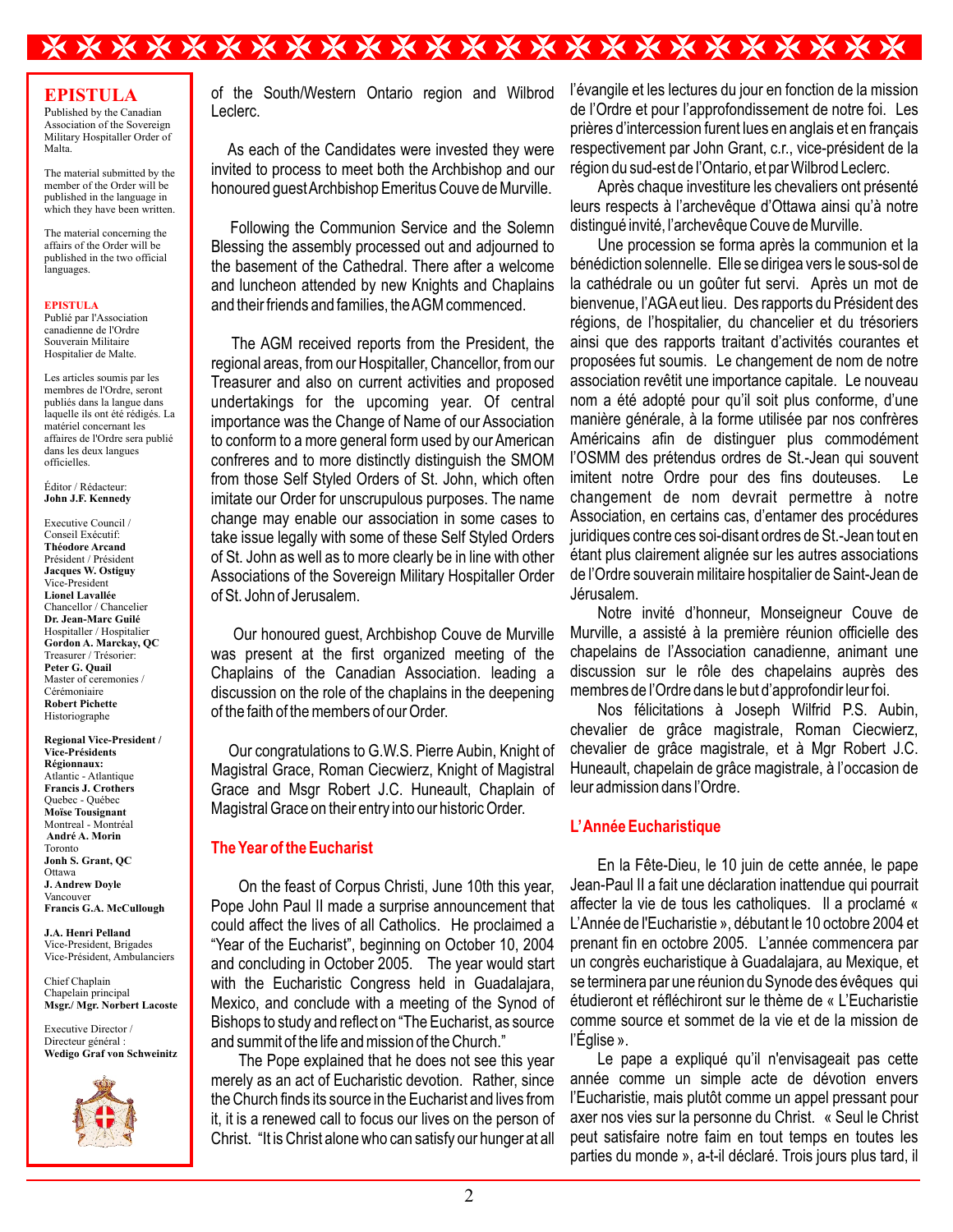## \*\*\*\*\*\*\*\*\*\*\*\*\*\*\*\*\*\*\*\*\*\*\*\*\*

times and in all parts of the earth", he noted.

Three days later, he explained even further why he wants this year to be celebrated. When we celebrated the millennium, he invited all the faithful to "start afresh with Christ". This fresh start takes on particular importance these days. For it is not in seeking for "something", an ideal that could even turn into an ideology, that the world will find peace and security. Rather, it is in "Someone", a Person who gives meaning to our lives.

Since the Eucharist, besides recalling the divinity of Christ, also reminds us of his own human body and blood, it is most significant that the human dimension of our world be taken into consideration during this year. The Pope's proposal for a Eucharistic year is not something that is up in the air; rather, it becomes very concrete and human. How is this so?

We have only to look around us these days to see how people everywhere are searching. Sometimes, the search becomes entwined in "religion", as distinct from "faith" or "belief". This search for security that might be found in rubrics, in laws, or in so-called orthodoxy, can lead us even further away from Christ, because we are no longer concerned with the person of Jesus, but rather with what some followers consider as essential. This is not new; we have only to look back at the Gospels, to see how Jesus had to combat the same attitude in his time. Furthermore, if we look outside Christianity, we can also see the same rigid pattern. The tensions we face in many parts of the world arise from a form of fundamentalism that loses contact with its inspiring source.

This Year of the Eucharist gives each of us an opportunity to re-think our attitudes, since as Christ told us in the Gospel, whatever we do for others, we do for him (Mt 25:40). Our charitable activities in the Order of Malta could take on new life and meaning in this perspective. We are focussing everything we do on Christ both God and man both in heaven and present among us in the Eucharist.

We can go even one step further, for, again, as the Pope noted, "Christ gives his Body and Blood for the life of humanity. And all those who nourish themselves worthily at his table become living instruments of his presence of love, mercy and peace."

We would no longer simply be doing charitable actions; we would be instruments of peace, because we are bringing to the world the one Person who can be its centre and who can renew us with his Spirit, a Spirit of peace, joy and understanding.

So, we have a fascinating challenge spelled out for us. How can we, in each of our activities, based on our strong faith in the Eucharist and strengthened by it, become instruments of peace for a troubled world? Then, as the Holy Father continued, by committing ourselves to a high degree of Christian life, we are in a much better position to carry out effectively a new evangelization.

Francis G. MORRISEY, O.M.I., Faculty of Canon Law, Saint Paul University, OTTAWA, Canada K1S1C4

### **Toronto Events**

At 7pm on Friday 10 October, 2004 members of the Catholic Doctors Guild and the Canadian Association of the SMOM joined together at the Royal Canadian Yacht Club on the Toronto Islands to enjoy drinks and a sumptuous repast to fund-raise for the Canadian Catholic Bioethics Institute and to welcome and hear the address of Dr. Moira MacQueen, the new President of the the CCBI.

expliqua davantage pourquoi il voulait que cette année soit célébrée. Lors des célébrations du millénaire, il avait invité tous les fidèles à « recommencer à neuf avec le Christ ». Ce nouveau départ revêt une importance spéciale ces jours-ci car ce n'est pas en cherchant « quelque chose », un idéal qui pourrait se transformer en idéologie, que le monde trouvera la paix et la sécurité, mais c'est plutôt « quelqu'un », une personne qui donne un sens à nos vies.

 Puisque l'Eucharistie, en plus de rappeler la divinité du Christ, nous rappelle également son humanité de chair et de sang, il est particulièrement significatif que la dimension humaine de notre monde soit prise en considération durant cette année. Le projet papal d'une année eucharistique n'est pas une chimère fantastique; il est plutôt une réalité concrète et humaine. Comment cela est-il?

Il nous suffit de regarder autour de nous par les temps qui courent pour voir comment les gens, partout, cherchent. Parfois, la recherche s'entortille dans la « religion » au contraire de la « foi » et de la « croyance ». Cette quête de sécurité qui pourrait se trouver dans les rubriques, dans les lois, ou dans une soi-disant orthodoxie peut nous éloigner davantage du Christ parce que nous ne sommes plus intéressés à la personne de Jésus mais plutôt par ce que certains disciples considèrent comme essentiel. Ceci n'est pas nouveau; il suffit de relire les Évangiles pour comprendre comment Jésus avait dû combattre la même attitude en son temps. De plus, si nous regardons en dehors du christianisme, nous pouvons constater le même modèle rigide. Les tensions présentes dans plusieurs parties du monde sont dues à une forme de fondamentalisme débranché de sa source vitale.

Cette Année Eucharistique est une occasion pour chacun d'entre nous de repenser nos attitudes puisque, comme le Christ nous l'a dit dans l'Évangile, tout ce que nous faisons pour les autres, c'est pour lui (Mt 25:40). Dans cette perspective, nos activités caritatives dans l'Ordre de Malte pourraient connaître un regain de vie et un nouveau sens. Nous allons axer tout ce que nous ferons sur le Christ Dieu et homme tant au ciel que présent parmi nous dans l'Eucharistie.

Nous pouvons accomplir une démarche de plus car, de nouveau, le pape à noté : « Le Christ donne son corps et son sang pour la vie de l'humanité. Et tous ceux qui se nourrissent dignement à sa table deviennent des instruments vivants de sa présence d'amour, de miséricorde et de paix. »

Dans cette optique nous n'accomplirions plus de simples actions charitables; nous serions des instruments de paix parce que nous apporterons au monde la seule personne qui peut être son centre et qui peut nous renouveler par son Esprit, un Esprit de paix, de joie et de compréhension.

Par conséquent, nous avons un splendide défi à relever. Comment pouvons nous devenir dans chacune de nos activités, en s'appuyant sur notre foi profonde dans l'Eucharistie qui décuple nos forces, devenir des instruments de paix dans un monde bouleversé? Nous y arriverons, comme le Saint Père l'a indiqué, en nous engageant à un haut degré de vie chrétienne, ce qui nous permettra de participer plus efficacement à la nouvelle évangélisation.

Francis G. MORRISEY, O.M.I., Faculty of Canon Law, Saint Paul University, OTTAWA, Canada K1S1C4